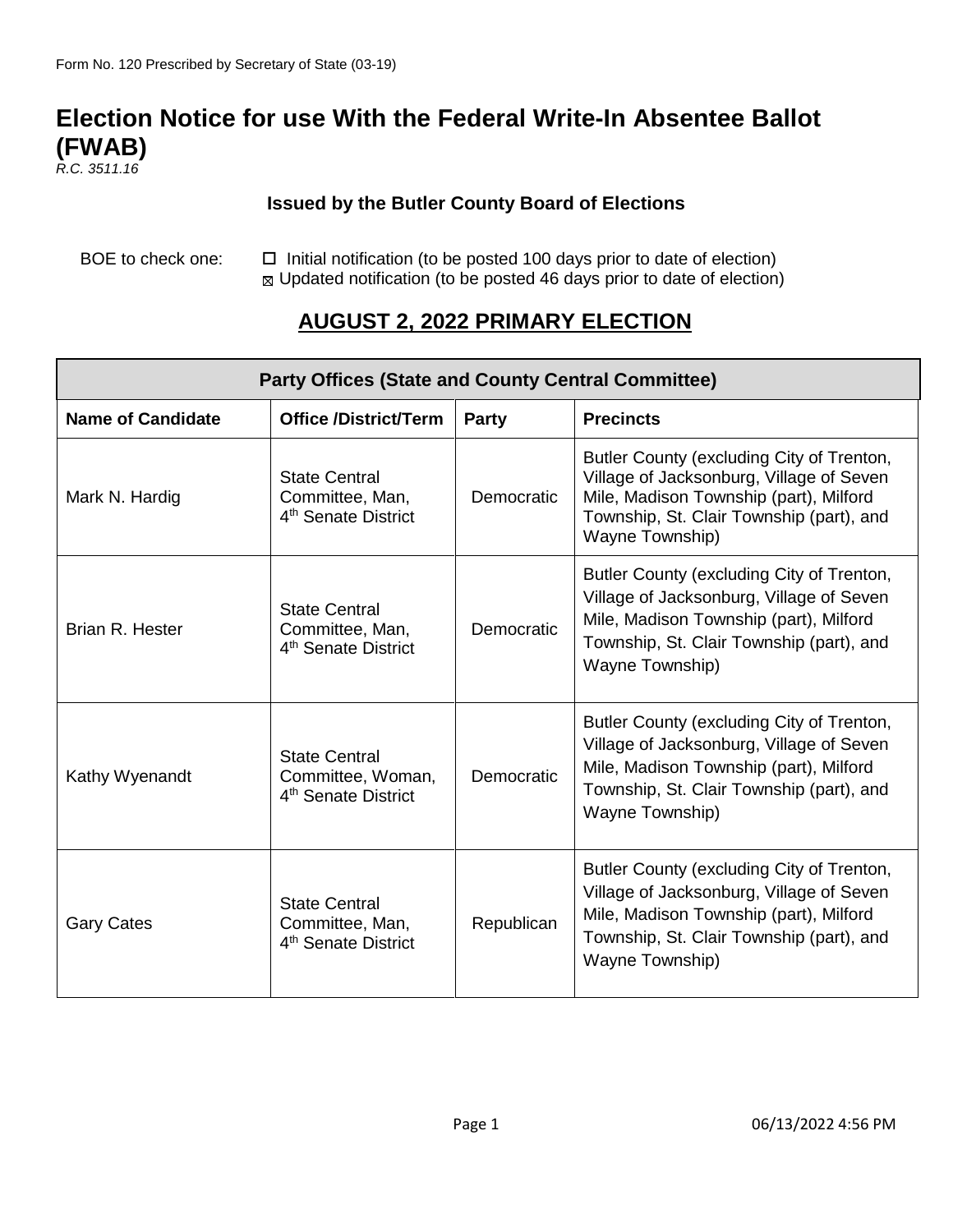| Kent Keller       | <b>State Central</b><br>Committee, Man,<br>4 <sup>th</sup> Senate District   | Republican | Butler County (excluding City of Trenton,<br>Village of Jacksonburg, Village of Seven<br>Mile, Madison Township (part), Milford<br>Township, St. Clair Township (part), and<br>Wayne Township)                           |
|-------------------|------------------------------------------------------------------------------|------------|--------------------------------------------------------------------------------------------------------------------------------------------------------------------------------------------------------------------------|
| Joseph M. McAbee  | <b>State Central</b><br>Committee, Man,<br>4 <sup>th</sup> Senate District   | Republican | Butler County (excluding City of Trenton,<br>Village of Jacksonburg, Village of Seven<br>Mile, Madison Township (part), Milford<br>Township, St. Clair Township (part), and<br>Wayne Township)                           |
| Patti Alderson    | <b>State Central</b><br>Committee, Woman,<br>4 <sup>th</sup> Senate District | Republican | Butler County (excluding City of Trenton,<br>Village of Jacksonburg, Village of Seven<br>Mile, Madison Township (part), Milford<br>Township, St. Clair Township (part), and<br>Wayne Township)                           |
| Marilyn K. Tunnat | <b>State Central</b><br>Committee, Woman,<br>4 <sup>th</sup> Senate District | Republican | Butler County (excluding City of Trenton,<br>Village of Jacksonburg, Village of Seven<br>Mile, Madison Township (part), Milford<br>Township, St. Clair Township (part), and<br>Wayne Township)                           |
| David C. Cox      | <b>State Central</b><br>Committee, Man,<br>5 <sup>th</sup> Senate District   | Democratic | Montgomery County (majority) (part),<br>Preble, Darke (part) and Miami Counties,<br>City of Trenton, Village of Jacksonburg,<br>Village of Seven Mile, Madison5.40,<br>Milford Township, StClair2.7MI, Wayne<br>Township |
| Amy Cox           | <b>State Central</b><br>Committee, Woman,<br>5 <sup>th</sup> Senate District | Democratic | Montgomery County (majority) (part),<br>Preble, Darke (part) and Miami Counties,<br>City of Trenton, Village of Jacksonburg,<br>Village of Seven Mile, Madison5.40,<br>Milford Township, StClair2.7MI, Wayne<br>Township |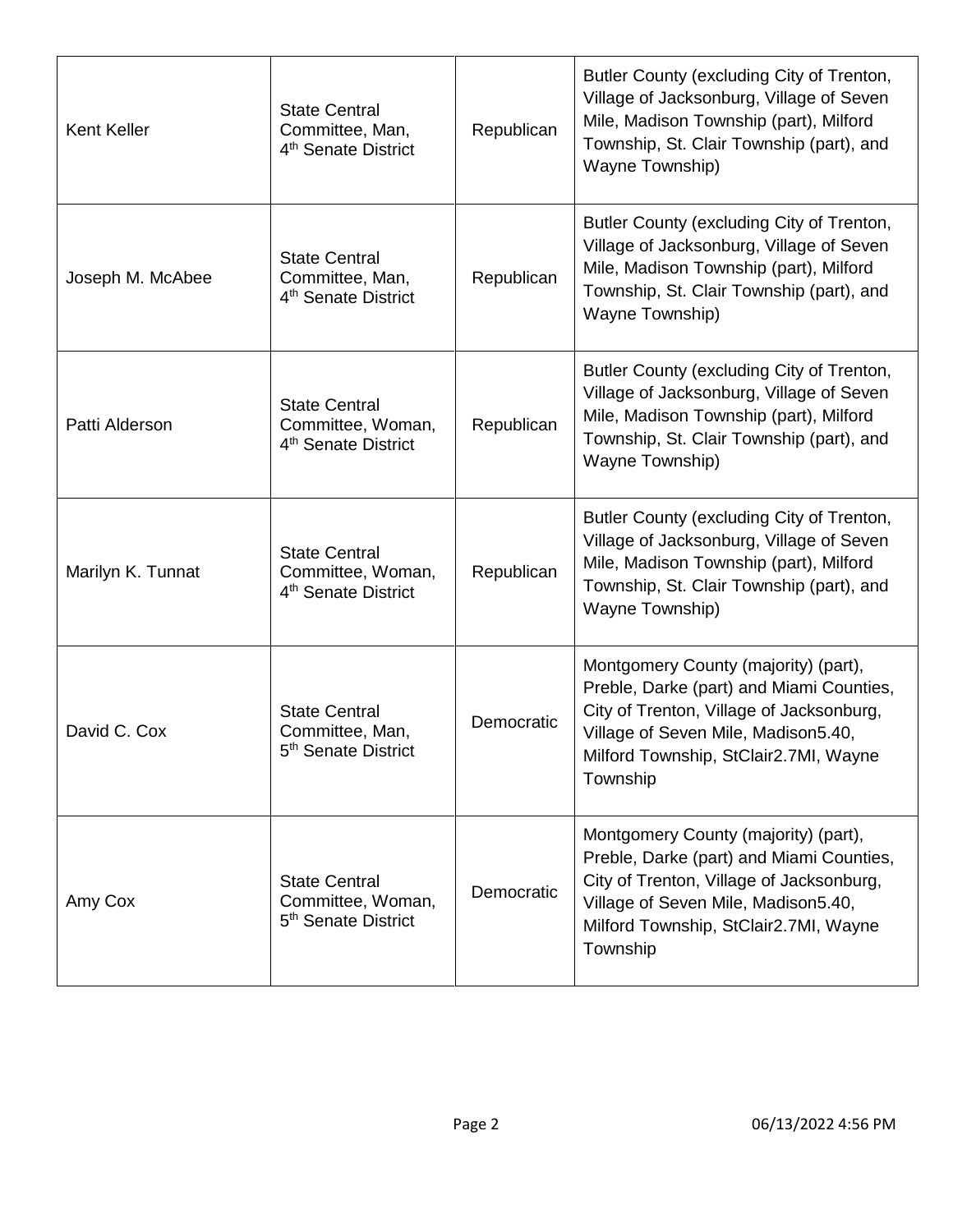| Laronda F. Jackson | <b>State Central</b><br>Committee, Woman,<br>5 <sup>th</sup> Senate District | Democratic | Montgomery County (majority) (part),<br>Preble, Darke (part) and Miami Counties,<br>City of Trenton, Village of Jacksonburg,<br>Village of Seven Mile, Madison 5.40,<br>Milford Township, StClair2.7MI, Wayne<br>Township |
|--------------------|------------------------------------------------------------------------------|------------|---------------------------------------------------------------------------------------------------------------------------------------------------------------------------------------------------------------------------|
| Steve A. Bruns     | <b>State Central</b><br>Committee, Man,<br>5 <sup>th</sup> Senate District   | Republican | Montgomery County (majority) (part),<br>Preble, Darke (part) and Miami Counties,<br>City of Trenton, Village of Jacksonburg,<br>Village of Seven Mile, Madison 5.40,<br>Milford Township, StClair2.7MI, Wayne<br>Township |
| Jessica Franz      | <b>State Central</b><br>Committee, Woman,<br>5 <sup>th</sup> Senate District | Republican | Montgomery County (majority) (part),<br>Preble, Darke (part) and Miami Counties,<br>City of Trenton, Village of Jacksonburg,<br>Village of Seven Mile, Madison 5.40,<br>Milford Township, StClair2.7MI, Wayne<br>Township |
| Mary Beth Kemmer   | <b>State Central</b><br>Committee, Woman,<br>5 <sup>th</sup> Senate District | Republican | Montgomery County (majority) (part),<br>Preble, Darke (part) and Miami Counties,<br>City of Trenton, Village of Jacksonburg,<br>Village of Seven Mile, Madison 5.40,<br>Milford Township, StClair2.7MI, Wayne<br>Township |

| <b>Ohio General Assembly (Ohio Senate and Ohio House of Representatives)</b> |                                                             |              |                                                                                                                                                                                                                          |
|------------------------------------------------------------------------------|-------------------------------------------------------------|--------------|--------------------------------------------------------------------------------------------------------------------------------------------------------------------------------------------------------------------------|
| <b>Name of Candidate</b>                                                     | <b>Office</b>                                               | <b>Party</b> | <b>Precincts</b>                                                                                                                                                                                                         |
| Stephen A. Huffman                                                           | Ohio Senate /<br>5 <sup>th</sup> District /<br>FTC 1/1/2023 | Republican   | Montgomery County (majority) (part),<br>Preble, Darke (part) and Miami Counties,<br>City of Trenton, Village of Jacksonburg,<br>Village of Seven Mile, Madison5.40,<br>Milford Township, StClair2.7MI, Wayne<br>Township |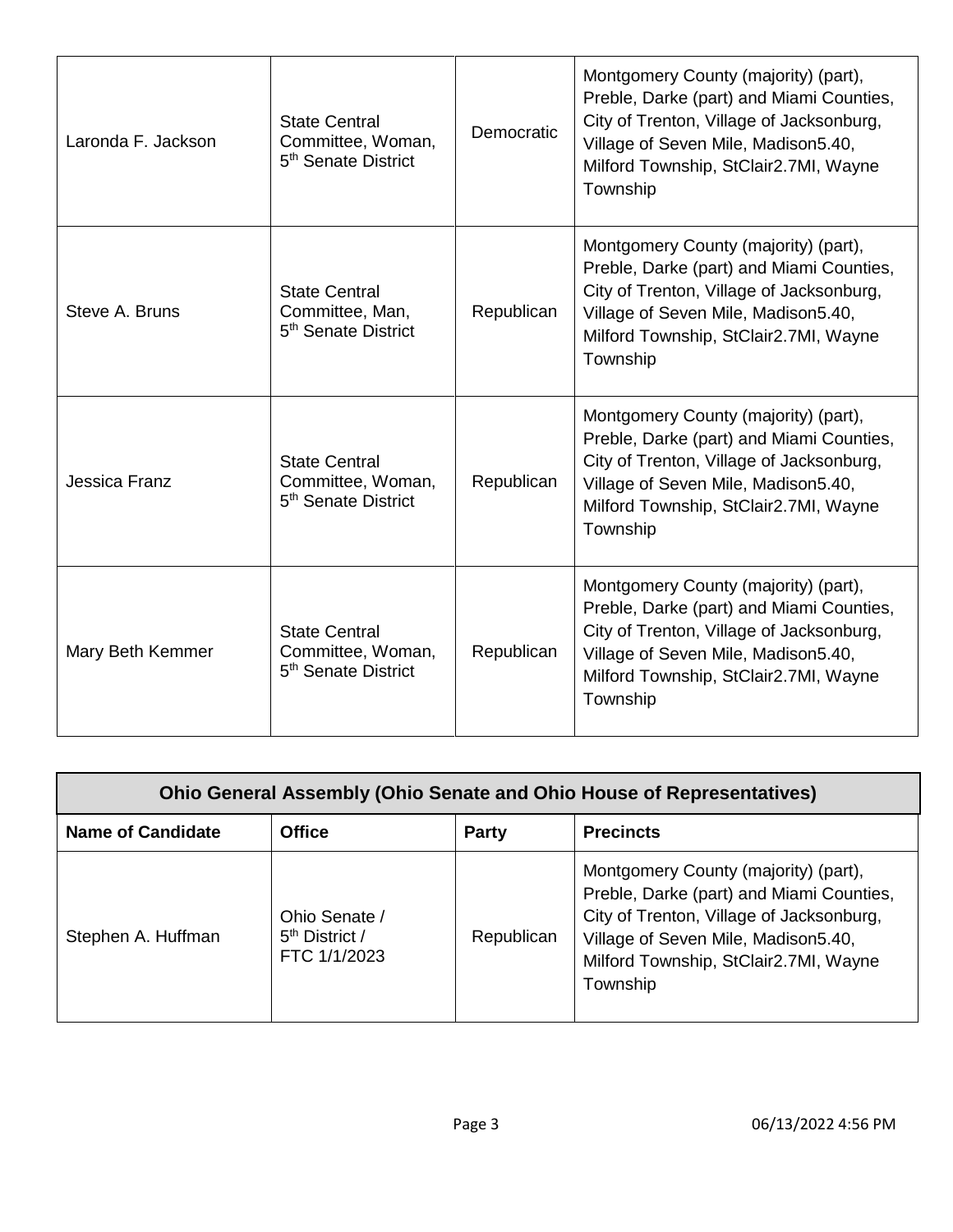| Amy Cox               | <b>State Representative</b><br>/ 40 <sup>th</sup> District /<br>FTC 1/1/2023 | Democratic | Montgomery County (majority) (part),<br>Preble, Darke (part) and Miami Counties,<br>City of Trenton, Village of Jacksonburg,<br>Village of Seven Mile, Madison5.40,<br>Milford Township, StClair2.7MI, Wayne<br>Township                        |
|-----------------------|------------------------------------------------------------------------------|------------|-------------------------------------------------------------------------------------------------------------------------------------------------------------------------------------------------------------------------------------------------|
| Rodney Creech         | <b>State Representative</b><br>/ 40 <sup>th</sup> District /<br>FTC 1/1/2023 | Republican | Montgomery County (majority) (part),<br>Preble, Darke (part) and Miami Counties,<br>City of Trenton, Village of Jacksonburg,<br>Village of Seven Mile, Madison5.40,<br>Milford Township, StClair2.7MI, Wayne<br>Township                        |
| Chuck Horn            | <b>State Representative</b><br>/45 <sup>th</sup> District /<br>FTC 1/1/2023  | Democratic | Cities of Fairfield and Sharonville (Butler<br>County portion only), FFTWP14,<br>Hanover7.45, Morgan Township, Ross<br>Township (except Ross4.47 & Ross5),<br><b>West Chester Township</b>                                                      |
| <b>Jennifer Gross</b> | <b>State Representative</b><br>/45 <sup>th</sup> District /<br>FTC 1/1/2023  | Republican | Cities of Fairfield and Sharonville (Butler<br>County portion only), FFTWP14,<br>Hanover7.45, Morgan Township, Ross<br>Township (except Ross4.47 & Ross5),<br><b>West Chester Township</b>                                                      |
| Lawrence Mulligan     | State Representative<br>/ 46 <sup>th</sup> District /<br>FTC 1/1/2023        | Democratic | Cities of Middletown & Monroe (Butler<br>County portions only), Village of New<br>Miami, Lemon Township, Liberty<br>Township, Madison Township (except<br>Madison5.40), St. Clair Township (except<br>StClair2.7MI, StClair5.N47, StClair5.RLS) |
| <b>Thomas Hall</b>    | <b>State Representative</b><br>/46 <sup>th</sup> District /<br>FTC 1/1/2023  | Republican | Cities of Middletown & Monroe (Butler<br>County portions only), Village of New<br>Miami, Lemon Township, Liberty<br>Township, Madison Township (except<br>Madison5.40), St. Clair Township (except<br>StClair2.7MI, StClair5.N47, StClair5.RLS) |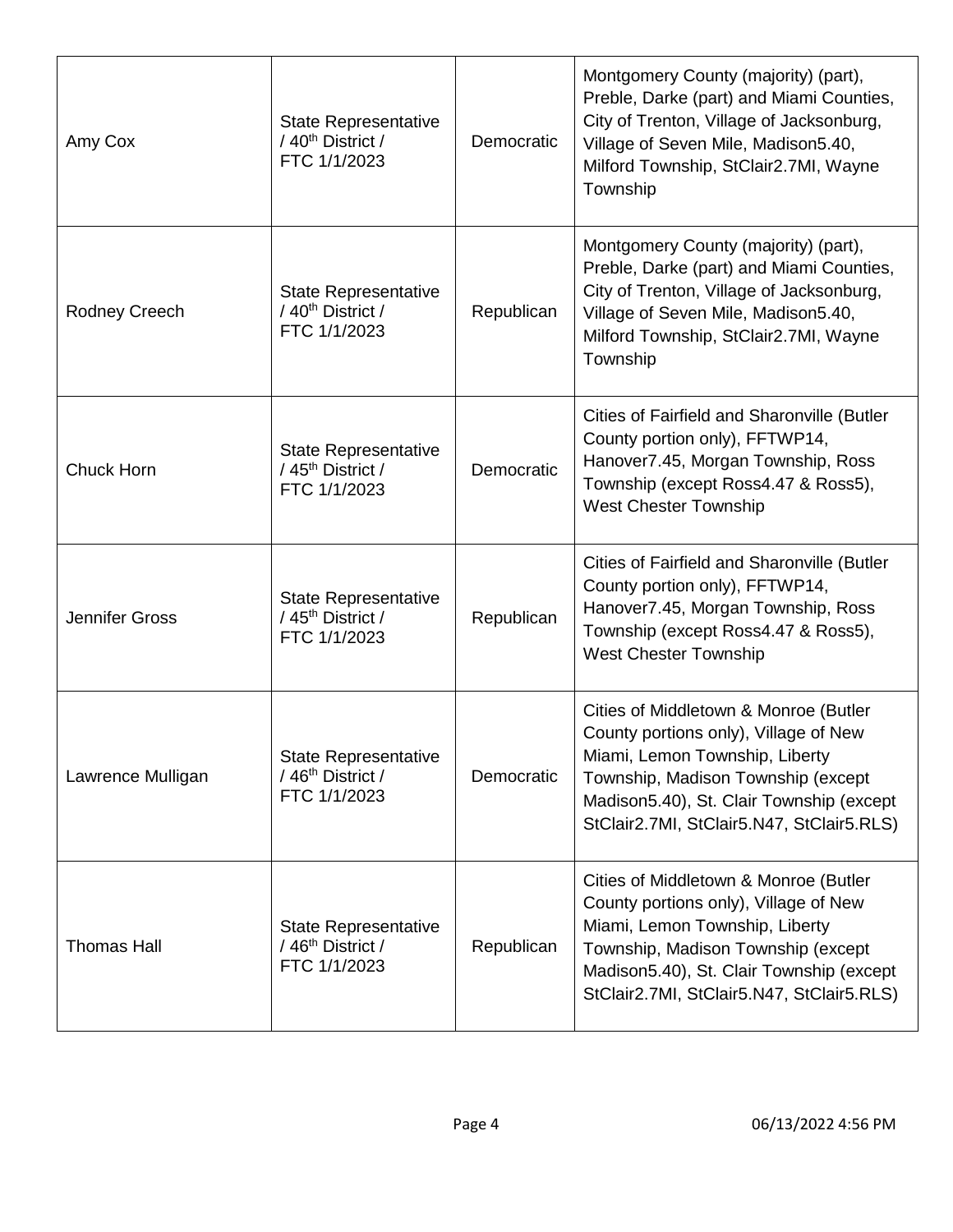| Matt King              | <b>State Representative</b><br>/ 46 <sup>th</sup> District /<br>FTC 1/1/2023 | Republican | Cities of Middletown & Monroe (Butler<br>County portions only), Village of New<br>Miami, Lemon Township, Liberty<br>Township, Madison Township (except<br>Madison5.40), St. Clair Township (except<br>StClair2.7MI, StClair5.N47, StClair5.RLS)                                               |
|------------------------|------------------------------------------------------------------------------|------------|-----------------------------------------------------------------------------------------------------------------------------------------------------------------------------------------------------------------------------------------------------------------------------------------------|
| Sam Lawrence           | <b>State Representative</b><br>/ 47 <sup>th</sup> District /<br>FTC 1/1/2023 | Democratic | Cities of Hamilton & Oxford, Village of<br>College Corner (Butler County portion<br>only), Village of Millville, Fairfield Township<br>(except FFTWP14), Hanover Township<br>(except Hanover7.45), Oxford Township,<br>Reily Township, Ross4.47, Ross5,<br>StClair5.N47 & StClair5.RLS        |
| <b>Sara Carruthers</b> | <b>State Representative</b><br>/ 47 <sup>th</sup> District /<br>FTC 1/1/2023 | Republican | Cities of Hamilton & Oxford, Village of<br><b>College Corner (Butler County portion</b><br>only), Village of Millville, Fairfield Township<br>(except FFTWP14), Hanover Township<br>(except Hanover7.45), Oxford Township,<br>Reily Township, Ross4.47, Ross5,<br>StClair5.N47 & StClair5.RLS |
| Cody R. Harper         | <b>State Representative</b><br>/ 47 <sup>th</sup> District /<br>FTC 1/1/2023 | Republican | Cities of Hamilton & Oxford, Village of<br><b>College Corner (Butler County portion</b><br>only), Village of Millville, Fairfield Township<br>(except FFTWP14), Hanover Township<br>(except Hanover7.45), Oxford Township,<br>Reily Township, Ross4.47, Ross5,<br>StClair5.N47 & StClair5.RLS |

| <b>Local Questions and Issues</b> |                                                                                               |                                                                                                |  |
|-----------------------------------|-----------------------------------------------------------------------------------------------|------------------------------------------------------------------------------------------------|--|
| <b>Number</b>                     | Title                                                                                         | <b>Precincts</b>                                                                               |  |
|                                   | Ross Local School District (Additional) - Avoid<br>operating deficit $-7.99$ mills $-5$ years | Fftwp14.RLS, Ham1wd1.RLS<br>Ham22wd1.RLS, Hanover 1,4,6,<br>Morgan2-5, Ross1-7, St. Clair5.RLS |  |
| 2                                 | Local Option - Hanover Reserve                                                                | Hanover <sub>5</sub>                                                                           |  |